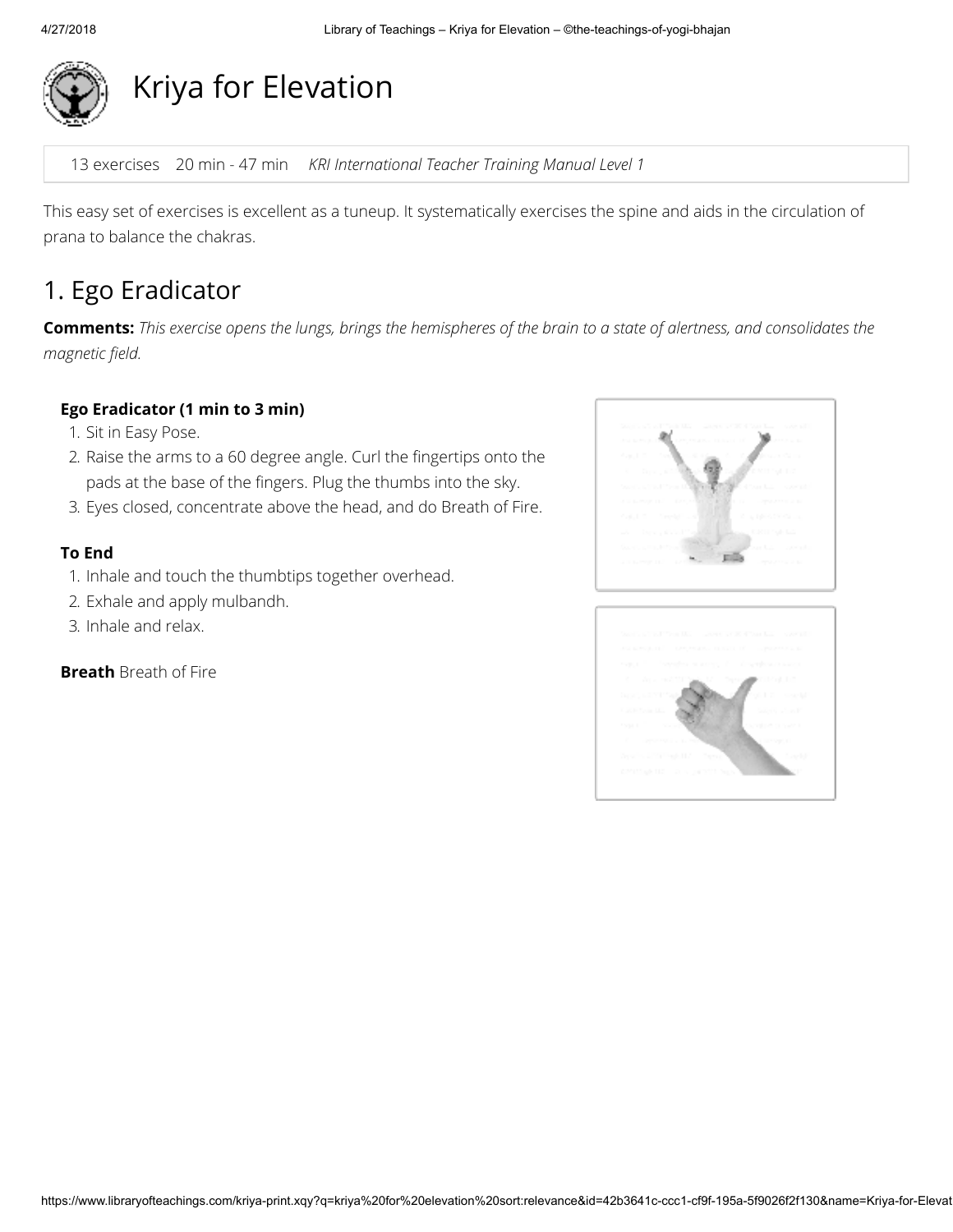# 2. Spine Flex

**Comments:** This exercise stimulates and stretches the lower and midspine.

#### Spine Flex (1 min to 3 min)

- 1. Sitting in Easy Pose, grasp the shins with both hands.
- 2. As you inhale, flex the spine forward and lift the chest. As you exhale, flex the spine back, keeping the shoulders relaxed and the head straight.
- 3. Continue rhythmically with deep breaths.

#### To End

1. Inhale, exhale, relax.





### 3. Spinal Twist

**Comments:** This exercise stimulates and stretches the lower and midspine.

#### Spinal Twist (1 min to 4 min)

- 1. In Easy Pose, grab the shoulders, with the thumbs in back and the fingers in front.
- 2. Keep the elbows high, with the arms parallel to the ground.
- 3. Inhale as you twist the head and torso to the left. Exhale as you twist to the right.

#### To End

1. Inhale, facing straight forward. Exhale and relax.

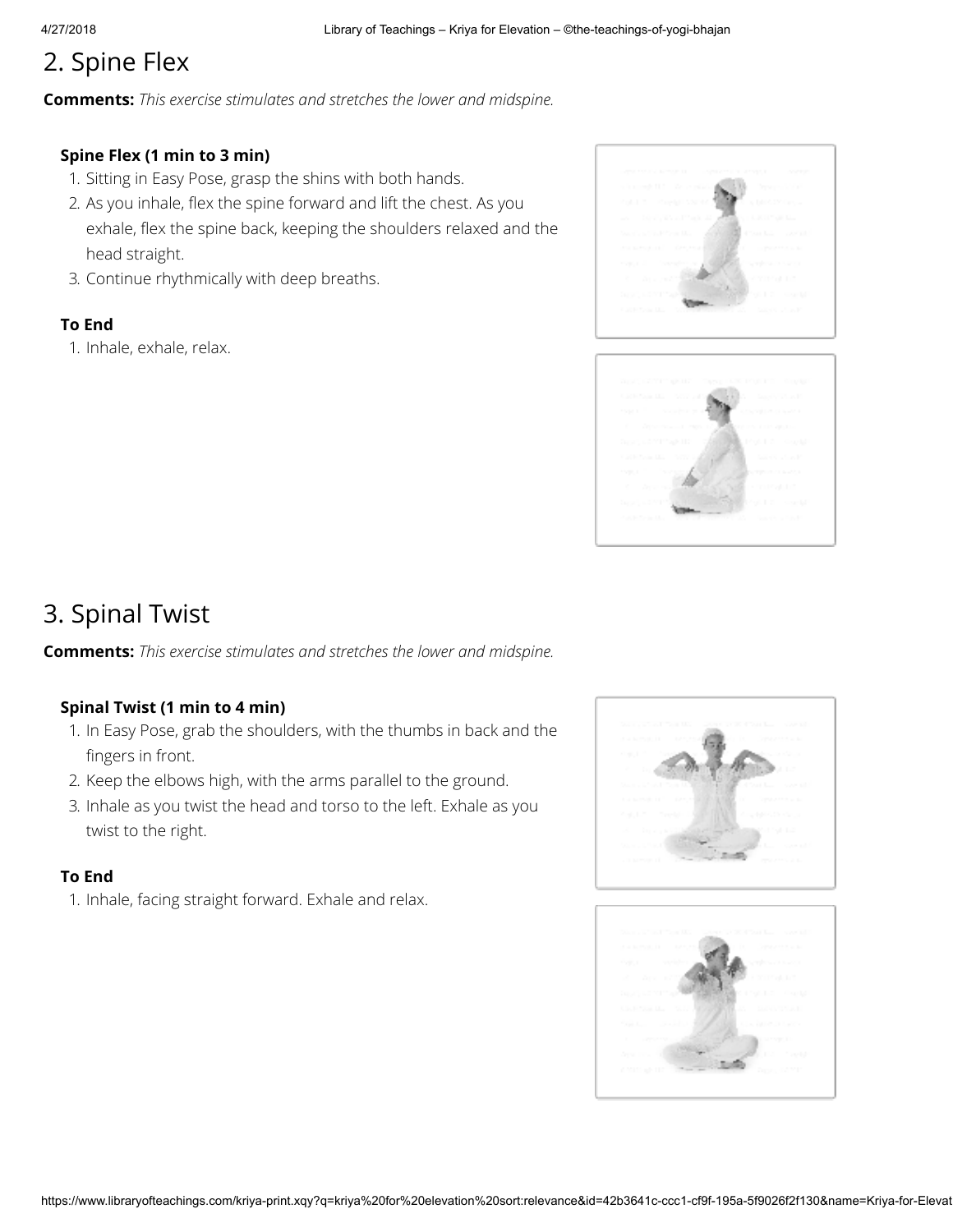# 4. Front Life Nerve Stretch

**Comments:** This exercise works on the lower and upper spine.

#### Front Life Nerve Stretch (1 min to 3 min)

- 1. Stretch both legs straight out in front.
- 2. Grab the toes in finger lock. (Index finger and middle finger pull the toe, and the thumb presses the nail of the big toe.
- 3. Exhale, as you lengthen the core of the spine, bending forward from the navel, continuing to lengthen the spine. The head follows last.
- 4. Inhale, use the legs to push up. The head comes up last.
- 5. Continue with deep, powerful breathing.

#### To End

- 1. Inhale up and hold the breath briefly.
- 2. Stay up and exhale completely, holding the breath out briefly. Inhale and relax.





### 5. Modified Maha Mudra

**Comments:** This exercise helps elimination, stretches the sciatic nerve and brings circulation to the upper torso.

#### Modified Maha Mudra (1 min to 2 min)

- 1. Sit with the right heel tucked into the perineum and the left leg extended forward.
- 2. Grasp the big toe of the left foot with both hands, applying a pressure against the toenail.
- 3. Pull Neck Lock.
- 4. Exhale, bring the elbows to the ground as you lengthen the spine, bending forward from the navel, continuing to lengthen the spine, bringing the head to the knee. Spine stays straight.
- 5. Hold, with Breath of Fire.
- 6. Inhale. Exhale and stretch the head and torso forward and down.

#### To End

1. Hold the breath out briefly.

**Breath** Breath of Fire

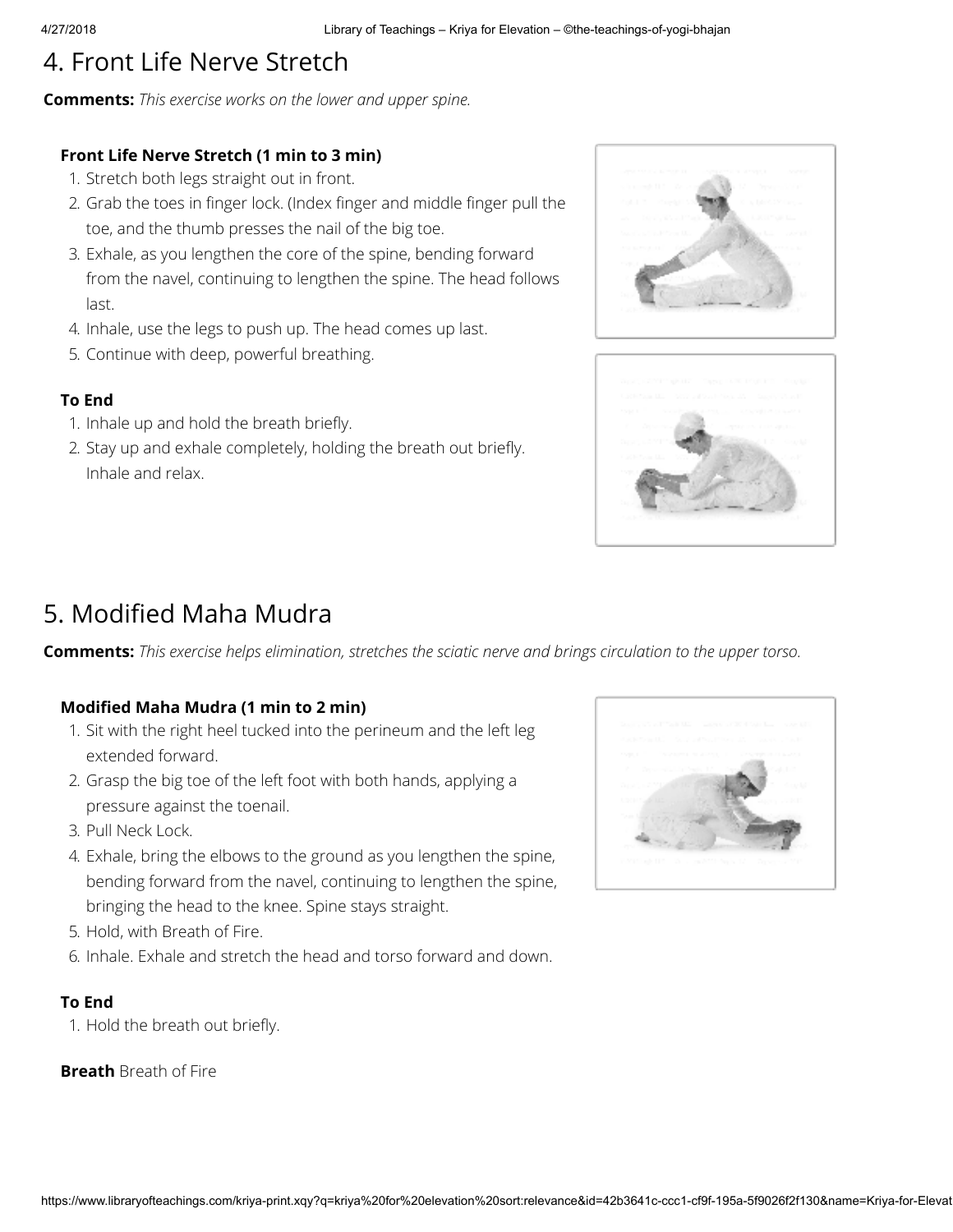### 6. Switch Legs

#### Switch Legs (1 min to 2 min)

1. Inhale, switch legs and repeat the exercise.

#### To End

1. Relax.

**Breath** Breath of Fire



## 7. Life Nerve Stretch

Comments: This exercise develops flexibility of the lower spine and sacrum and charges the magnetic field.

#### Life Nerve Stretch (1 min to 2 min)

- 1. Spread the legs wide, grasping the toes as in Front Life Nerve Stretch.
- 2. Inhale and stretch the spine straight, pulling back on the toes.
- 3. Exhale and, bending at the waist, bring the head down to the left knee.
- 4. Inhale up in the center position and exhale down, bringing up the head to the right knee.
- 5. Continue with powerful breathing.

**Breath Powerful** 



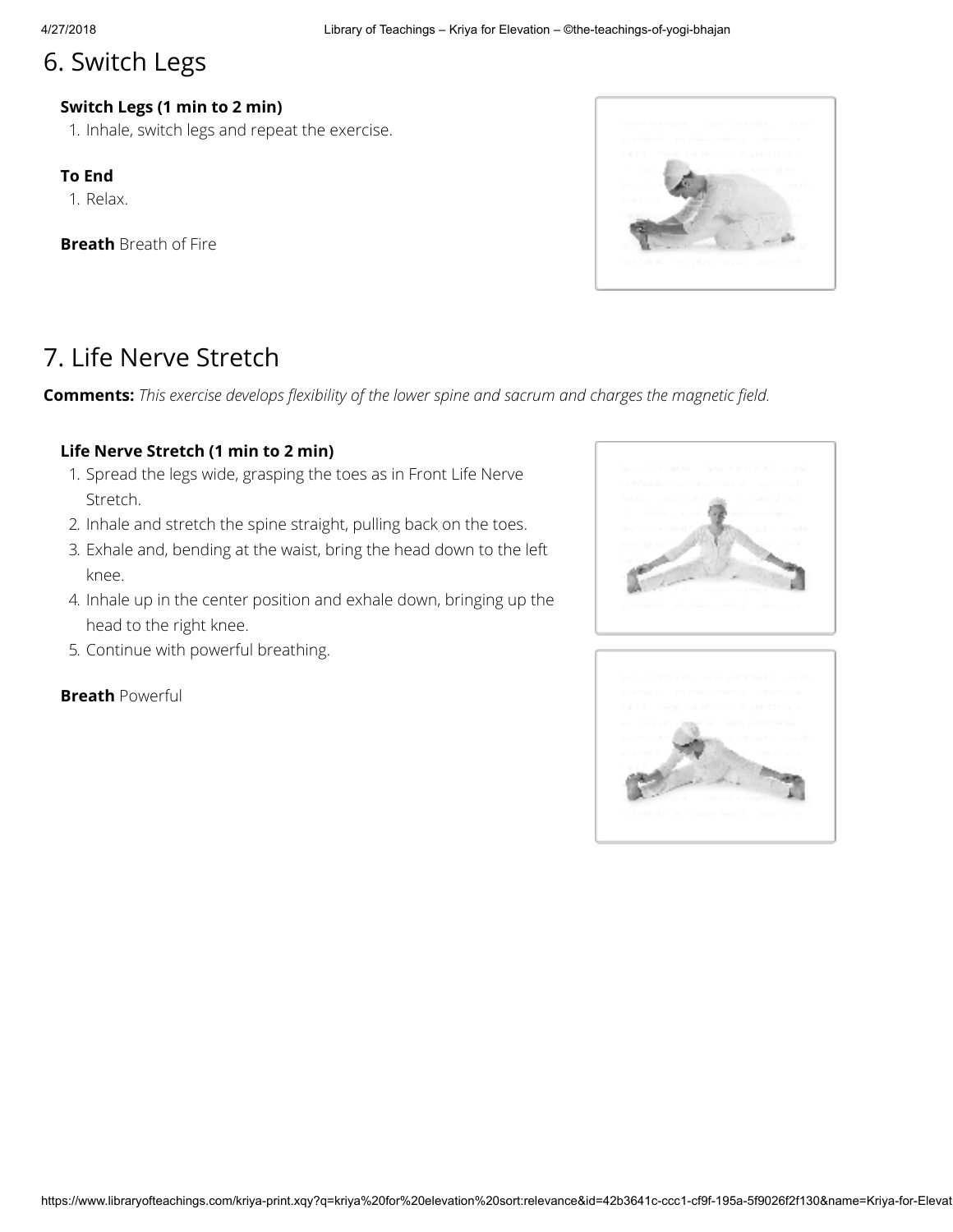# 8. Center Stretch

#### Center Stretch (1 min)

- 1. Then inhale up in the center position and exhale, bending straight forward from the waist touching the forehead to the floor.
- 2. Continue this up and down motion.

#### To End

- 1. Inhale up, stretching the spine straight.
- 2. Exhale, bringing the forehead to the floor. Hold the breath out briefly as you stretch forward and down.
- 3. Inhale and relax.

#### **Breath Powerful**





## 9. Cobra Pose

**Comments:** This exercise balances the sexual energy and draws the prana to balance apana so that the kundalini energy can circulate to the higher centers in the following exercises.

#### Cobra Pose (1 min to 3 min)

- 1. Lie on the stomach with the palms flat on the floor under the shoulders. The heels are together with the soles of the feet facing up.
- 2. Inhale into Cobra Pose, arching the spine, vertebra by vertebra, from the neck to the base of the spine until the arms are straight. Begin Breath of Fire.

#### To End

- 1. Then inhale, arching the spine to the maximum. Exhale and hold the breath out briefly, apply mulbandh. Inhale.
- 2. Exhaling slowly, lower the arms and relax the spine, vertebra by vertebra, from the base of the spine to the top.
- 3. Relax, lying on the stomach with the chin in the floor and the arms by the sides.



**Breath** Breath of Fire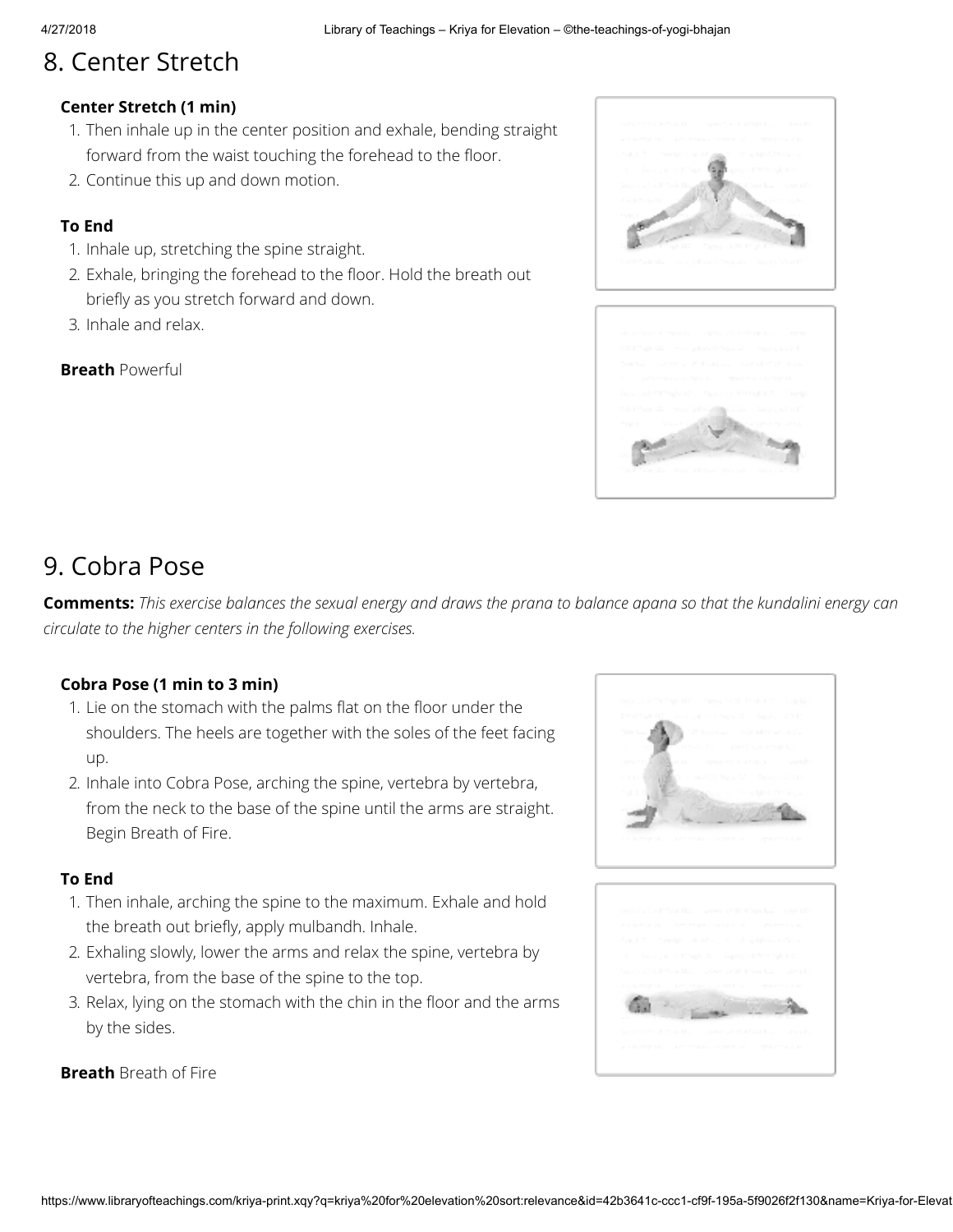# 10. Shoulder Shrugs

**Comments:** This exercise balances the upper chakras and opens the hormonal gate to the higher brain centers.

#### Shoulder Shrugs (1 min to 2 min)

- 1. Sit in Easy Pose. Place the hands on the knees.
- 2. Inhale and shrug the shoulders up toward the ears. Exhale and drop the shoulders down. Continue rhythmically with powerful breathing.

#### To End

1. Inhale. Exhale and relax.

#### **Breath Powerful**





### 11. Neck Rolls

**Comments:** The shoulders remain relaxed and motionless. The neck should be allowed to gently stretch as the head circles around.

#### To the Right (1 min to 2 min)

1. Sit in Easy Pose. Begin rolling the neck clockwise in a circular motion, bringing the right ear toward the right shoulder, the back of the head toward the back of the neck, the left ear toward the left shoulder and the chin toward the chest.

#### To the Left (1 min to 2 min)

1. Reverse the direction of the neck rolls and continue.

#### To End

1. Bring the head to a central position and relax.

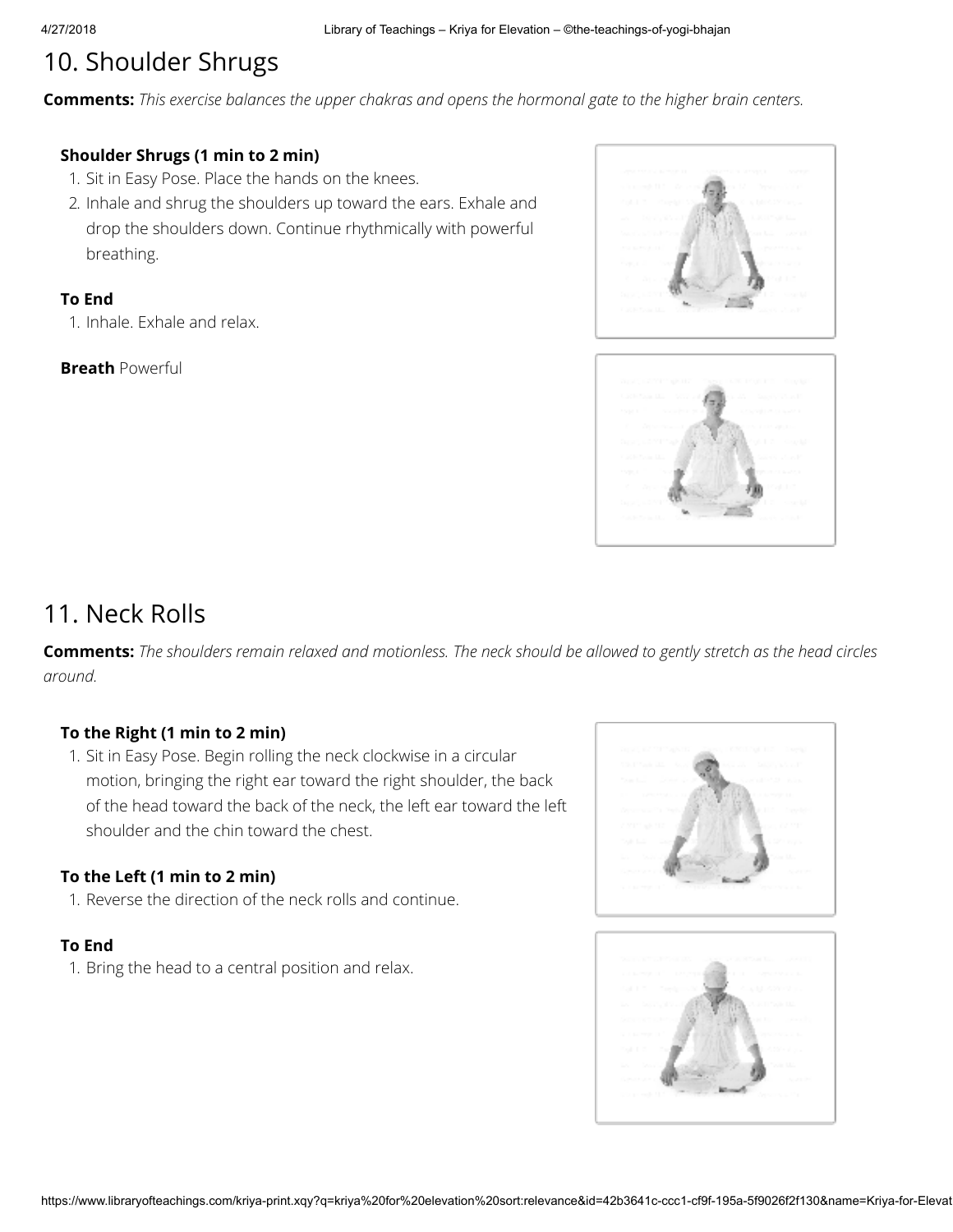# 12. Sat Kriya

Comments: Sat Kriya circulates the kundalini energy through the cycle of the chakras, aids in digestion and strengthens the nervous system.

#### Sat Kriya (3 min to 7 min)

- 1. Sit on the heels with the arms overhead and the palms together.
- 2. Interlace the fingers except for the index fingers, which point straight up. Men cross the right thumb over the left thumb; women cross the left thumb over the right.
- 3. Begin to chant Sat Naam emphatically in a constant rhythm about 8 times per 10 seconds. Chant the sound Sat from the navel point and solar plexus, and pull the navel all the way in and up. On Naam relax the navel.

#### To End

- 1. Inhale and squeeze the muscles tight from the buttocks all the way up the back past the shoulders. Mentally allow the energy to flow through the top of the skull.
- 2. Exhale. Inhale deeply. Exhale completely and apply the mulbandh with the breath held out.
- 3. Inhale and relax.